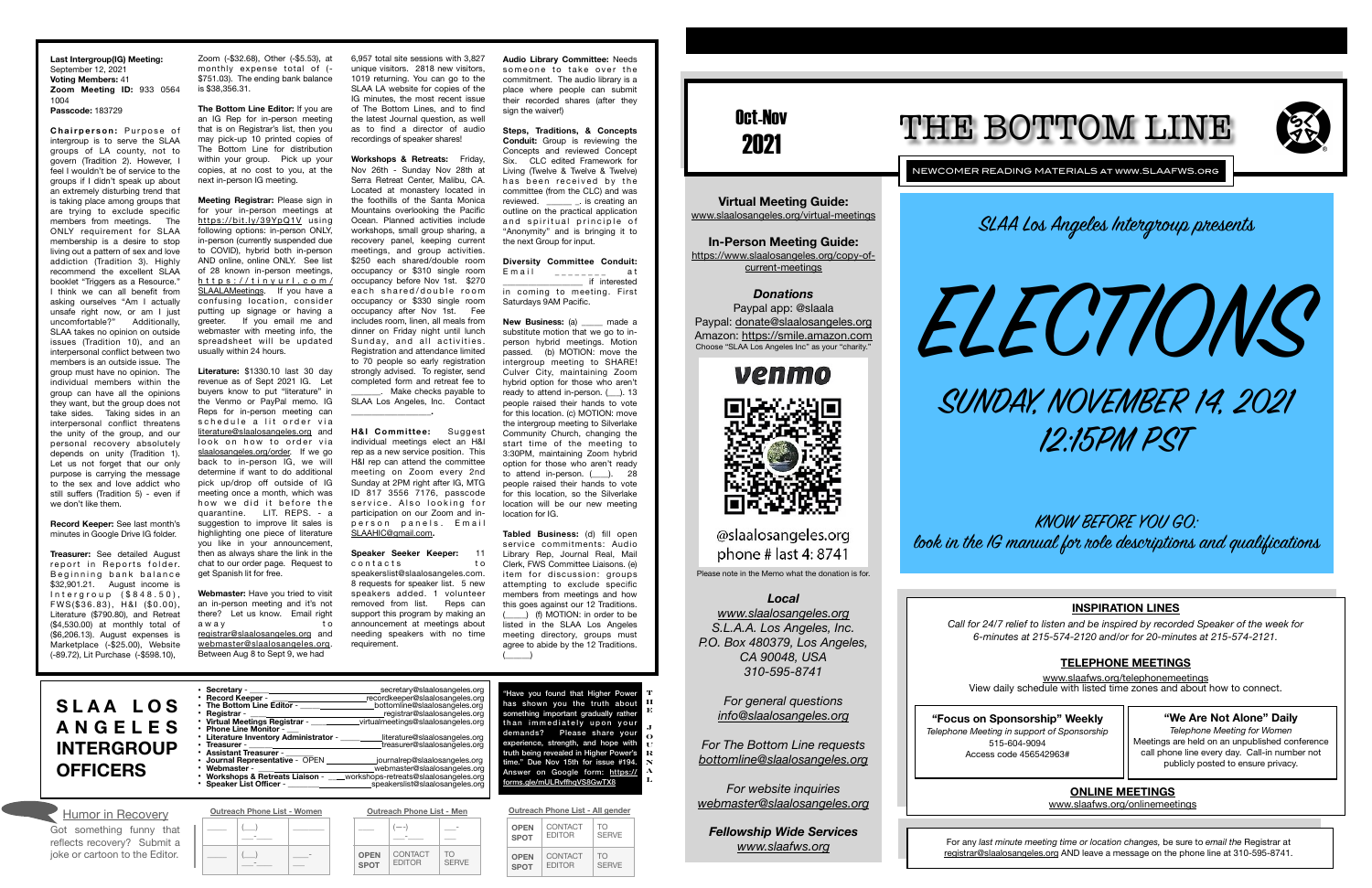|                                                                       | <b>SLAA LOS ANGELES IN-PERSON MEETINGS LIST AS OF 10/2/21</b><br>(excluding suspended meetings) |                                    |                                                                                                     |                                                   |                                                                                                                                                                                                                                                                                                                                                                                                                                 |  |
|-----------------------------------------------------------------------|-------------------------------------------------------------------------------------------------|------------------------------------|-----------------------------------------------------------------------------------------------------|---------------------------------------------------|---------------------------------------------------------------------------------------------------------------------------------------------------------------------------------------------------------------------------------------------------------------------------------------------------------------------------------------------------------------------------------------------------------------------------------|--|
| <b>DAY</b>                                                            |                                                                                                 | <b>IN PERSON</b><br>TIME OR HYBRID | <b>LOCATION</b>                                                                                     | <b>NAME OF</b><br><b>MEETING</b>                  | <b>COMMENTS</b>                                                                                                                                                                                                                                                                                                                                                                                                                 |  |
| <b>SUNDAY</b>                                                         | 8:30<br><b>AM</b>                                                                               | In-Person<br>Only                  | Los Angeles State Historic Park<br>1245 N. Spring St.<br>Los Angeles, CA 90012                      | Focus on<br><b>Sprituality</b>                    | 10 minute speaker, then shares.<br>We meet at the Northwest corner of the park.<br>Entrance is at Mesangers St and Spring.<br>Exact coordinates are 34.0700275, -118.2292796.<br>We do 10 min meditation. 10 min share. and open sharing.<br>You need to bring something to sit on - the grass is usually wet.<br>And it gets sunny- umbrella is welcome.<br>You can park in the metered parking lot or on the street for free. |  |
| <b>SUNDAY</b>                                                         | 11:00<br><b>AM</b>                                                                              | In-Person<br>Only                  | <b>West Hollywood Recovery Center</b><br>room 1<br>626 N Robertson Blvd<br>West Hollywood, CA 90069 | Serenity on<br>Sundays                            | Closed meeting.<br>All genders.<br>Speaker and Sharing. Meditation.<br>LA County Policy on Masks.                                                                                                                                                                                                                                                                                                                               |  |
| <b>SUNDAY</b>                                                         | 1:00<br><b>PM</b>                                                                               |                                    | <b>Pathfinders Club</b><br>3367 Glendale Boulevard<br>Los Angeles, CA 90039                         | Sunday 1pm<br>Men's Stag                          | Men's Stag -<br>Enter through door to the right of the main entrance door or the back door in<br>alley if main door to Pathfinders is locked, as staff are not always present in<br>the office, that day may remain locked during meetings. - Registrar<br>Warning, heard one anecdote that the meeting wasn't there in person<br>when someone showed up the other day. Only one report so far. - Webmaster                     |  |
| <b>SUNDAY</b>                                                         | 4:00<br><b>PM</b>                                                                               | In-Person<br>Only                  | <b>SHARE!</b><br>6666 Green Valley Circle<br>Culver City, CA 90203                                  | Newcomers "A<br>Path to Healthy<br>Relationships" | Starts 7/18<br>Co-Ed<br>Speaker<br><b>Chips Given</b><br><b>Newcomer Focus</b>                                                                                                                                                                                                                                                                                                                                                  |  |
| <b>MONDAY</b>                                                         | 7:30<br>AM                                                                                      | BOTH In-<br>Person AND<br>Online   | Harmony Toluca Lake Church<br>4301 Cahuenga Blvd<br>Toluca Lake, CA 91602                           | "Thank God it's<br>Monday: Valley<br>Edition"     | 1 Hour<br>Alternates between a guest speaker and a Step from the SLAA basic Text                                                                                                                                                                                                                                                                                                                                                |  |
| <b>MONDAY</b>                                                         | 8:30<br>AM                                                                                      | In-Person<br>Only                  | <b>West Hollywood Recovery Center</b><br>626 N Robertson Blvd<br>West Hollywood, CA 90069           | Thank God It's<br>Monday                          | No size limit, but please bring a mask<br>Parking at Weho Library on San Vicente<br>All gender                                                                                                                                                                                                                                                                                                                                  |  |
| <b>MONDAY</b><br><b>Women and</b><br><b>Non-Binary</b><br><b>Only</b> | 10:00<br>AM                                                                                     | BOTH In-<br>Person AND<br>Online   | <b>Pathfinders Club</b><br>3367 Glendale Boulevard<br>Los Angeles, CA 90039                         | Women and<br>Non-Binary<br>Monday                 | Women and Non-Binary Only                                                                                                                                                                                                                                                                                                                                                                                                       |  |
| <b>MONDAY</b>                                                         | 7:00<br><b>PM</b>                                                                               | <b>BOTH In-</b><br>Person Only     | Downtown SHARE!<br>425 S Broadway<br>Los Angeles, CA 90013                                          | All Welcome<br>Downtown                           | <b>All Gender</b><br><b>Chips Given</b><br><b>Newcomer Focus</b><br>NOTE To attendees: please show up at least 5 minutes before the meetin<br>safety reasons access is monitored. Our greeter will be at the door.                                                                                                                                                                                                              |  |

**5 minutes before the meeting. For safety will be at the door.**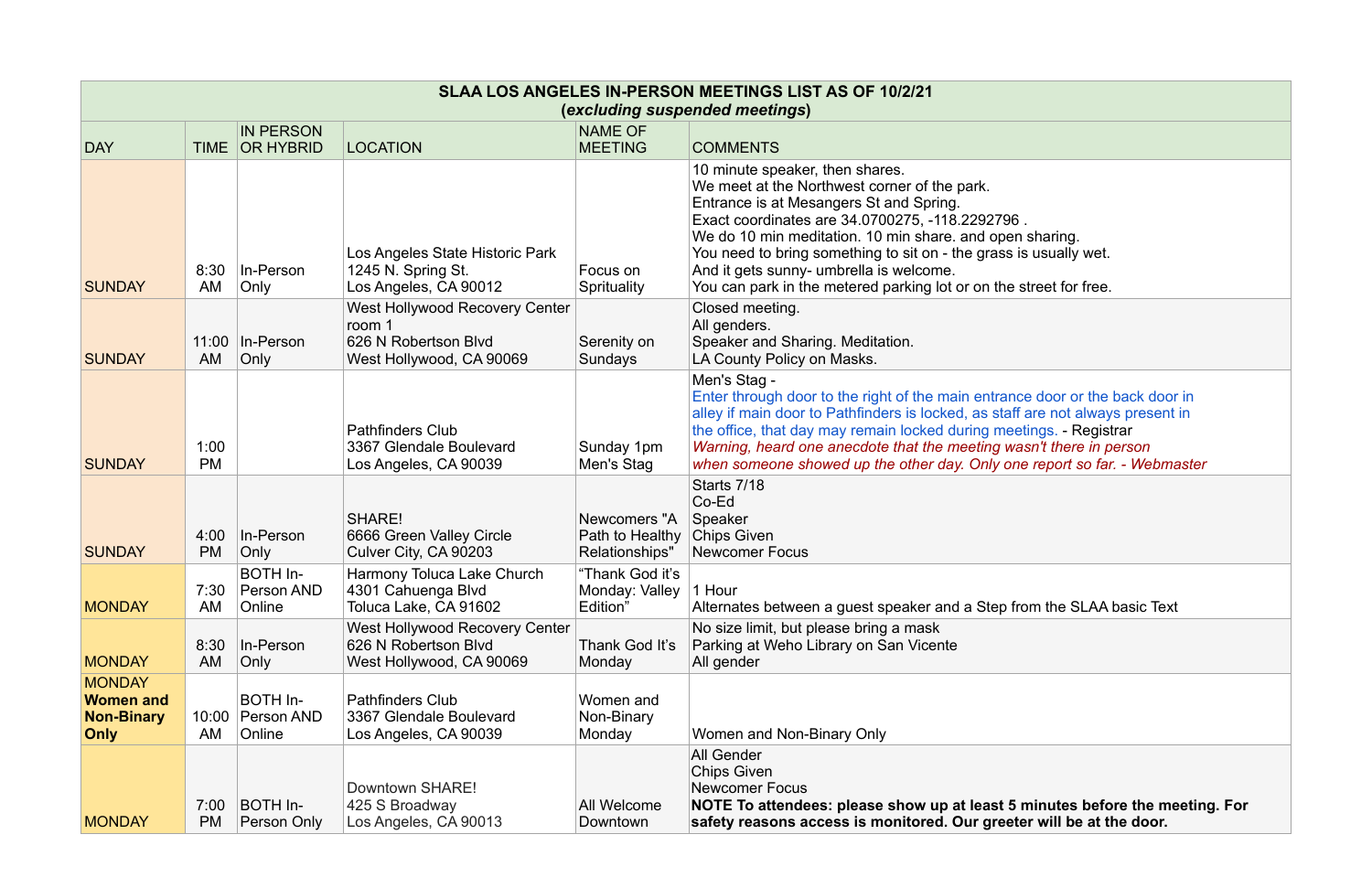| <b>TUESDAY</b>                                                         | 7:30<br>AM        | In-Person<br>Only<br><b>OPENED!</b>                                                                                         | <b>Farmers Market Community</b><br>Room<br>3rd and Fairfax<br><b>MEETING RE- 6333 W. 3rd Street</b><br>LA, CA 90036           |                                        | All gender<br>Speaker/Book/Sharing<br>1 Hour<br><b>MEETING RE-OPENED!</b>                                                                                                                                                  |
|------------------------------------------------------------------------|-------------------|-----------------------------------------------------------------------------------------------------------------------------|-------------------------------------------------------------------------------------------------------------------------------|----------------------------------------|----------------------------------------------------------------------------------------------------------------------------------------------------------------------------------------------------------------------------|
| <b>TUESDAY</b><br><b>Women and</b><br><b>Non-Binary</b><br><b>Only</b> | 10:00<br>AM       | BOTH In-<br><b>Person AND</b><br>Online                                                                                     | <b>Pathfinders Club</b><br>3367 Glendale Boulevard<br>Los Angeles, CA 90039                                                   | Women and<br>Non-Binary<br>Tuesday     | Women and Non-binary ONLY                                                                                                                                                                                                  |
| <b>TUESDAY</b>                                                         | 7:00<br><b>PM</b> | BOTH In-<br>Person AND<br>Online<br><b>Note:</b><br><b>Normally 1-5</b><br><b>People</b><br><b>Meet in</b><br><b>Person</b> | St. Luke's Evangelical Lutheran<br>Church,<br>5633 E Wardlow Rd<br>Long Beach, CA 90808                                       | Long Beach 7<br>pm Study St<br>Luke's  | All Gender Literature Study<br><b>Chips Given Closed</b><br>Please bring a mask and be prepared to sit outdoors in the enclo<br>depending on the number of participants<br><b>Note: Normally 1-5 People Meet in Person</b> |
| <b>TUESDAY</b>                                                         | 7:30<br><b>PM</b> | In-Person<br>Only                                                                                                           | Neighborhood Unitarian<br><b>Universalist Church</b><br>301 N. Orange Grove Blvd, Room<br>25 (upstairs)<br>Pasadena, CA 91103 |                                        | <b>All Gender</b><br>C - Closed Meeting H - Handicapped Access<br>N - Newcomer Focus SP - Speaker Meeting<br>B - Book Study L - Literature Meeting<br>K - Chips Given                                                      |
| <b>WEDNESDAY</b>                                                       | 8:30<br>AM        | BOTH In-<br>Person AND<br>Online                                                                                            | <b>West Hollywood Recovery Center</b><br>626 N Robertson Blvd<br>West Hollywood, CA 90069<br>online ID: 88066048247           | <b>Healthy</b><br><b>Relationships</b> | Will be both online and in-person<br>For online password, email: WeHoRecoverySLAA@Gmail.com                                                                                                                                |
| <b>WEDNESDAY</b><br>Men only                                           | 5:30<br><b>PM</b> | In-Person                                                                                                                   | <b>Farmers Market Community</b><br>Room<br>3rd and Fairfax<br>6333 W. 3rd Street<br>LA, CA 90036                              | <b>Fantasy Island</b>                  | Men's Stag<br>1 Hour<br>Everyone Shares                                                                                                                                                                                    |
| <b>WEDNESDAY</b><br>Women only                                         | 6:00<br><b>PM</b> | BOTH In-<br>Person AND<br>Online                                                                                            | <b>Atlantic Alano Club</b><br>600-1/2 Redondo Ave<br>Long Beach, CA 90814<br>online ID: 86479319674                           | <b>Healing Hearts</b>                  | Women only                                                                                                                                                                                                                 |
| <b>WEDNESDAY</b>                                                       | 7:30<br><b>PM</b> | In-Person<br>Only                                                                                                           | <b>West Hollywood Recovery Center</b><br>626 N Robertson Blvd<br>West Hollywood, CA 90069                                     | Restored to<br>Sanity                  | Steps 1 2 & 3 in the Day We Are in<br>All Addicts Welcome / Masks Required<br>Park at Library on San Vicente                                                                                                               |
| <b>WEDNESDAY</b>                                                       | 8:30<br><b>PM</b> | In-Person<br>Only                                                                                                           | <b>Pathfinders Club</b><br>3367 Glendale Boulevard<br>Los Angeles, CA 90039                                                   | <b>Meditation</b>                      | All Gender                                                                                                                                                                                                                 |

| sit outdoors in the enclosed courtyard,<br>rson |
|-------------------------------------------------|
| cess<br>ting                                    |
| verySLAA@Gmail.com                              |
|                                                 |
|                                                 |
|                                                 |
|                                                 |